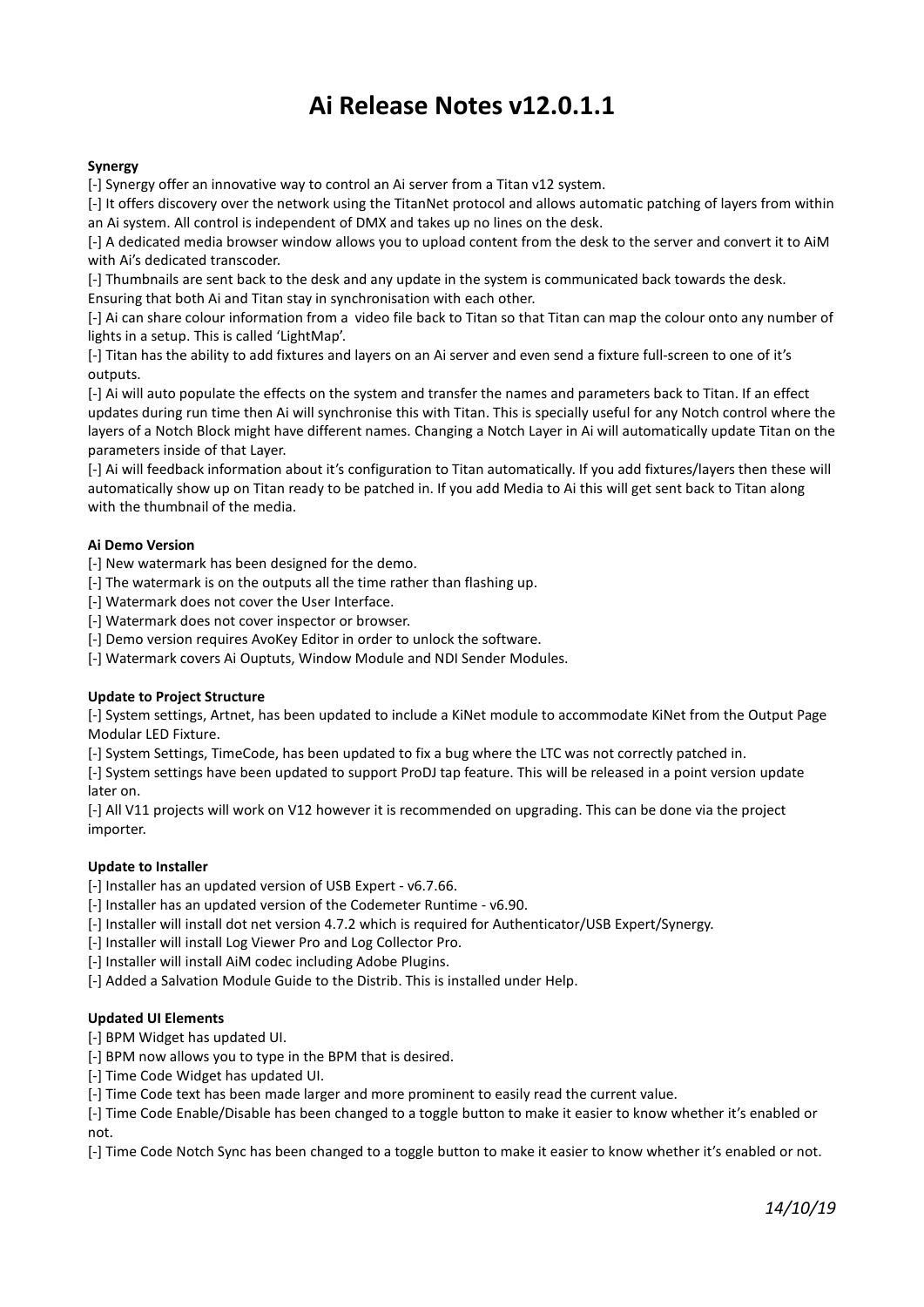[-] Media Tiles have had an update to the information overlays.

[-] Media Tiles Unsupported Codec and Transcoding thumbnails have been updated.

[-] Buddy/Fixture Lock/Layer Lock have had their behaviours changed. If there is no function in the selection, then clicking will add. If there is a function on some of the selection then it will add only to the ones without the function. If all share the function then it will remove the function.

[-] Text boxes in the interface you can now double click to clear and enter a new value.

[-] Update Clip Properties so that you can now edit the audio volume per clip.

[-] Added an ArtNet Control button to the Layer Controller. This allows the user to completely disable any ArtNet control for that layer and would stop it getting stuck with erroneous ArtNet packets.

[-] Added a Synergy Controll button to the Layer Controller. This is a read only button that informs the user whether that Layer has been claimed by a Synergy Session and is under control from Titan.

[-] Increased font size where applicable throughout the interface. Also changed fonts from Salvation Default font to newer Ai font.

[-] Added a Show/Hide button to the media banks to show hide the tiles. This has the same functionality as':'.

[-] Added an 'Add Media' button to the media tiles. This pops out a Windows Explorer window that allows you to select media and add it to the Media Tiles.

[-] Added titles to Project browser and improved the text layout of projects.

[-] Changing Media Bank automatically shows the media tiles if they were previously hidden.

#### **Added FX**

[-] 093 - Barrel Distortion

- [-] 094 Night Vision
- [-] 095 Bokeh
- [-] 096 Projective Blur
- [-] 097 Gamma Correction
- [-] 098 Dither
- [-] 099 Scan Lines
- [-] 100 Sepia Film Grain
- [-] 101 Bubble Noise

### **Miscellaneous Updates**

[-] Added KiNet support for Modular LED Fixtures on the Output Page. There is a drop down on the universe to support this. Currently Only RGB pixel formats are supported.[-] Added Input Progression Module.

[-] Added Animation Module.

[-] Added additional error catching and logging to the system.

[-] Added Media Tiles ingestion log. This log tells you what media was added at what points.

[-] Added 3D Model ingestion log.

[-] Added support for allowing duplicate items in the Transcoder. If you select this, then it will add the items to the queue and when transcoding will replace them with the already transcoded item.

[-] If you replace a file that has been set to be transcoded on the media tiles, with something that does not need transcoding. Then it will automatically remove it from the trancoder list.

[-] Added an option to enable/disable Audio in the trancoder. This can be done per clip or globally.

[-] Can now drag a folder into the transcoder.

[-] Write Patch Constant module has had the GL Out port removed and no longer needs to be wired up to start.

[-] Write Patch String module has had the GL Out port removed and no longer needs to be wired up to start.

[-] Calendar Trigger module has had the GL Out port removed and no longer needs to be wired up to start.

[-] Store Values module has had the GL Out port removed and no longer needs to be wired up to start.

[-] Store Sequence module has had the GL Out port removed and no longer needs to be wired up to start.

[-] CSV File Writer module has had the GL Out port removed and no longer needs to be wired up to start.

[-] Directory List module has had the GL Out port removed and no longer needs to be wired up to start.

[-] Trigger File module has had the GL Out port removed and no longer needs to be wired up to start.

[-] NatNet Client module has had the GL Out port removed and no longer needs to be wired up to start.

[-] MediaTiles Trigger module has had the GL Out port removed and no longer needs to be wired up to start.